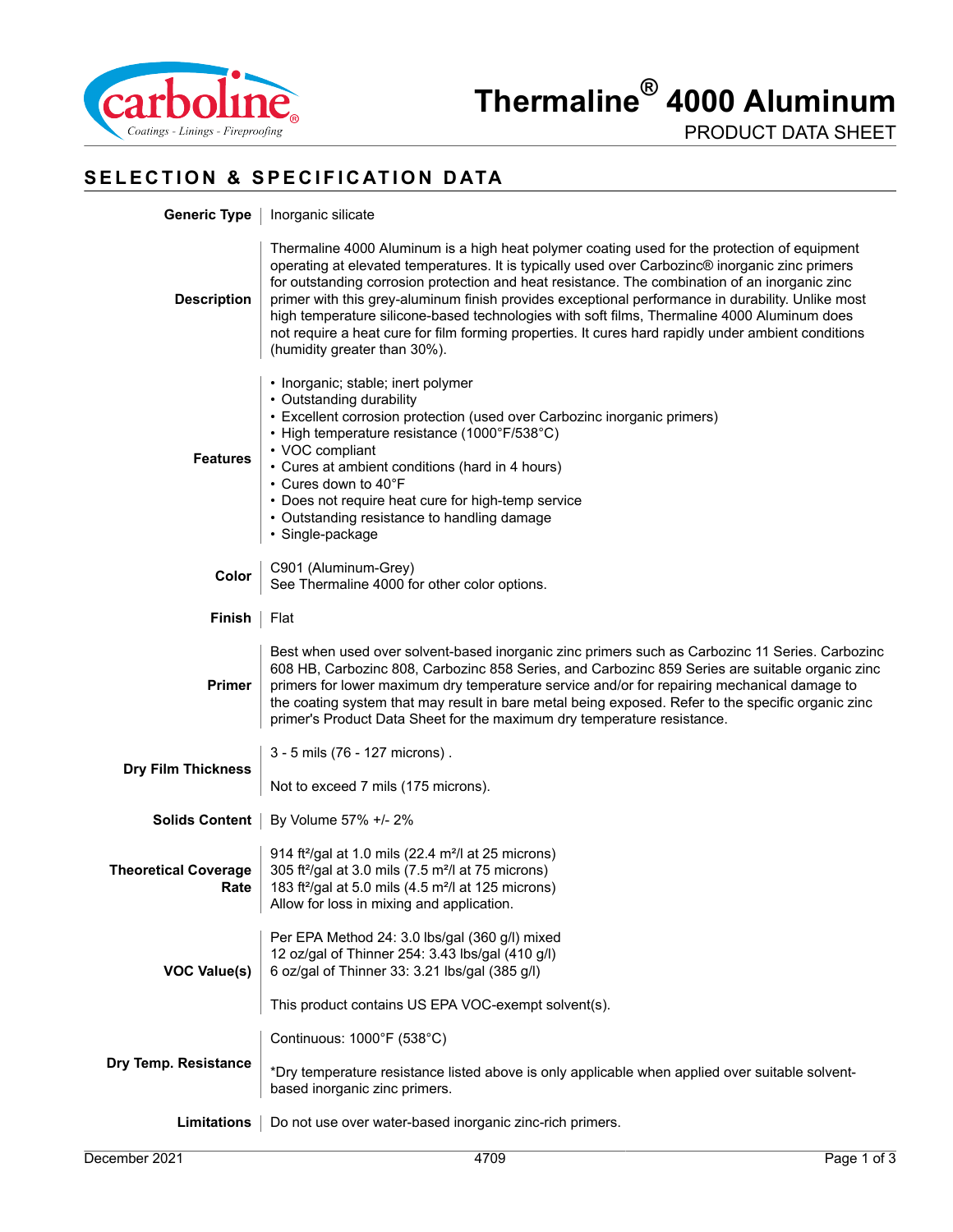# **Thermaline® 4000 Aluminum**



PRODUCT DATA SHEET

### **SUBSTRATES & SURFACE PREPARATION**

| General                | Surfaces must be clean and dry. Employ adequate methods to remove dirt, dust, oil and all other<br>contaminants that could interfere with adhesion of the coating. Refer to specific primer's Product<br>Data Sheet for detailed requirements of the specified primer.  |
|------------------------|-------------------------------------------------------------------------------------------------------------------------------------------------------------------------------------------------------------------------------------------------------------------------|
| <b>Steel</b>           | Minimum: SSPC-SP6 for zinc primer application<br>Surface Profile: 1.0-3.0 mils (25-75 micron)<br>Apply over properly applied and clean inorganic zinc primers. When used over Carbozinc 11 Series<br>primers allow a minimum 2-hour cure on primer prior to topcoating. |
| <b>Stainless Steel</b> | Not recommended.                                                                                                                                                                                                                                                        |
| Galvanized Steel       | Not recommended.                                                                                                                                                                                                                                                        |

#### **MIXING & THINNING**

**Mixing** Power mix to a uniform consistency. **Thinning** May be thinned up to 5% by volume with Carboline Thinner #33 for most applications or 5-10% with  $\frac{1}{\sqrt{1-\frac{1}{n}}}\int_{0}^{\frac{1}{n}}\frac{1}{\sqrt{1-\frac{1}{n}}}\frac{1}{\sqrt{1-\frac{1}{n}}}\frac{1}{\sqrt{1-\frac{1}{n}}}\frac{1}{\sqrt{1-\frac{1}{n}}}\frac{1}{\sqrt{1-\frac{1}{n}}}\frac{$ Thinner #254 for hot (85°F/29°C) or windy conditions. **Pot Life** | Indefinite. Avoid moisture contamination.

#### **APPLICATION EQUIPMENT GUIDELINES**

Listed below are general equipment guidelines for the application of this product. Job site conditions may require modifications to these guidelines to achieve the desired results.

| <b>Spray Application</b><br>(General) | The following spray equipment has been found suitable and is available from manufacturers.<br>Material should be agitated to keep aluminum pigment in suspension.                                                             |
|---------------------------------------|-------------------------------------------------------------------------------------------------------------------------------------------------------------------------------------------------------------------------------|
| <b>Conventional Spray</b>             | Conventional pressure pot equipped with dual regulators, 3/8" I.D. minimum material hose, and<br>0.043" to 0.070" I.D. fluid tip and appropriate air cap.                                                                     |
| <b>Airless Spray</b>                  | Pump Ratio: 30:1 (min.)<br>Volume Output: 2.5 gpm min. - 11.5 l/min min.<br>Material Hose: 3/8" I.D. min. - 9.0 mm min.<br>Tip Size: 0.017-0.021" - 0.43-0.53mm<br>Output Pressure: 2100-2500 psi - 135-170kg/cm <sup>2</sup> |
| <b>Brush</b>                          | For touch up use only. Use medium bristle brush and avoid re-brushing. Two coats may be required<br>to obtain desired thickness and appearance. For best results tie-in within 5 min.                                         |

## **APPLICATION CONDITIONS**

| $:$ ondition. | ateria                        | Surtace                        | Ambient                      | Humidity |
|---------------|-------------------------------|--------------------------------|------------------------------|----------|
| .<br>Mınımum  | ′∆°∩<br>$40^{\circ}$ F        | 10 <sub>O</sub><br>⊿∩°F        | ′⊿°∩<br>$40^{\circ}$ F<br>ΩV | 30%      |
| Maximum       | 10000<br>റ∩∘⊏<br>ັບ<br>U<br>ັ | 1000<br>110° <sup>⊢</sup><br>◡ | ∴∩∘ດ∿<br>110°F<br>َ ب        | 95%      |

**Industry standards are for substrate temperatures during application to be 5°F (3°C) above the dew point.** This product does not require heat-curing; but it does require moisture to complete its final cure. Use water mist if humidity is below minimums.